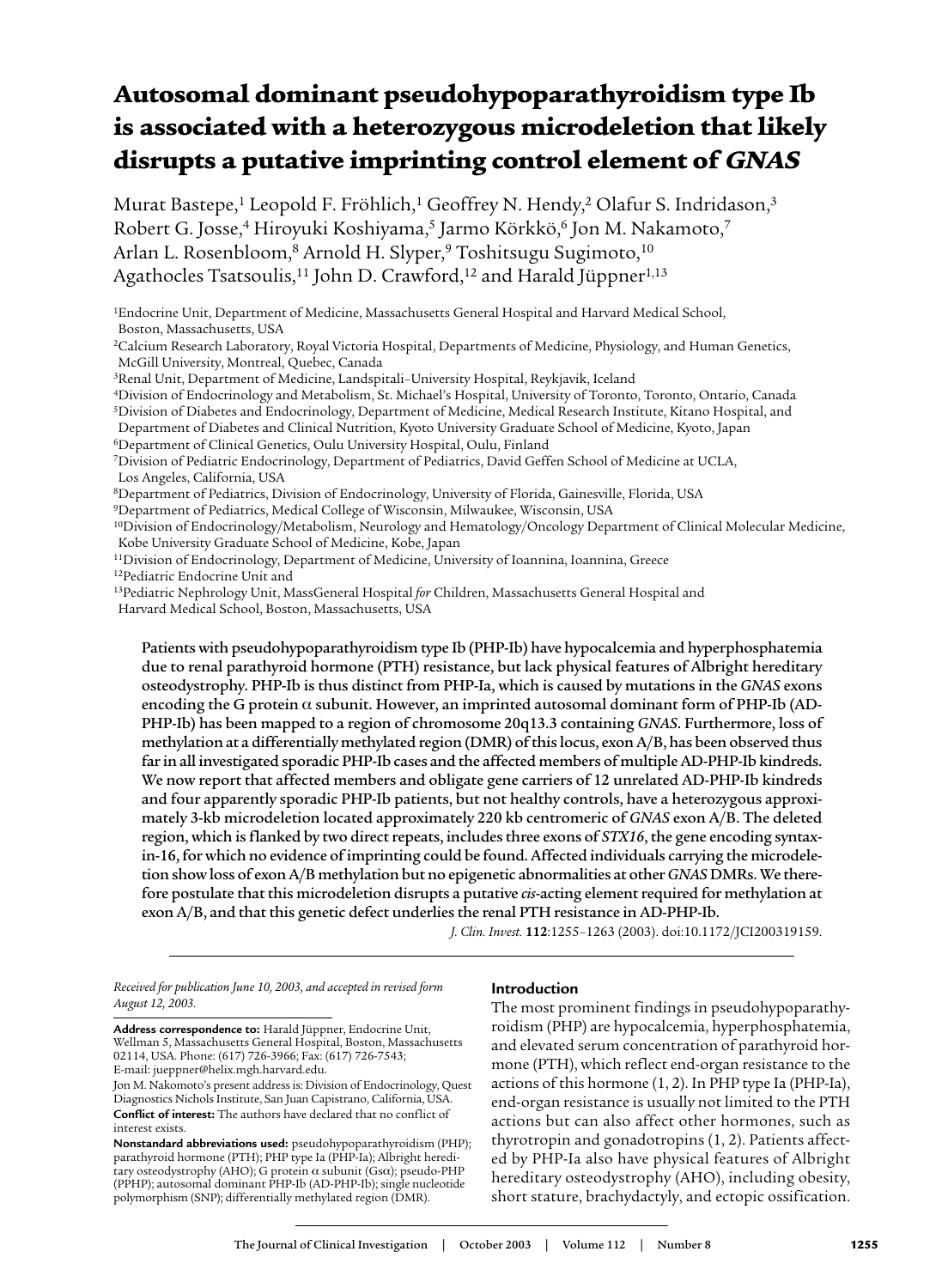PHP-Ia is associated with inactivating defects of the stimulatory G protein  $\alpha$  subunit (Gs $\alpha$ ), which can be detected by an approximately 50% reduction in the level/activity of this protein in easily accessible cells such as erythrocytes (1, 2). These defects are caused by heterozygous mutations in one of the 13 exons of *GNAS* that encode  $G$ s $\alpha$  (3).

In addition to Gs\_, *GNAS* gives rise to several other transcripts and protein products (Figure 1a). Transcripts encoding  $X$ L $\alpha$ s and NESP55 are expressed mainly in neuroendocrine tissues and are derived from the paternal or maternal *GNAS* allele, respectively (4–9). The A/B (also referred to as exon  $1A$  or  $1'$ ) and the antisense transcripts, which are presumed to be untranslated, show ubiquitous expression and are both derived from the paternal allele (10–13). Furthermore, the promoters of these transcripts are differentially methylated, and in each case transcription takes place from the nonmethylated promoter. In contrast, the promoter driving expression of Gs $\alpha$  lacks differential methylation and is biallelically active in most tissues (8, 9, 14, 15). However, through as-yet-undefined mechanisms, paternal  $Gs\alpha$ expression is silenced in certain cells, including the cells of the renal proximal tubules, the pituitary gland, the thyroid gland, and the gonads (16–19).

The same *GNAS* mutations resulting in inactive  $Gs\alpha$ mutants are also found in a variant of PHP-Ia termed pseudo-PHP (PPHP), which is characterized by the presence of AHO without hormone resistance (1, 2). Patients with PHP-Ia and PPHP are typically found within the same kindred, but not within the same sibship, and it is now known that inheritance of a Gs $\alpha$ 

mutation from a mother affected by either PHP-Ia or PPHP leads to PHP-Ia, i.e., AHO with hormone resistance, while inheritance of the same mutation from a father affected by either disorder leads to PPHP, i.e., AHO without hormone resistance (20, 21). Thus, in a given PHP-Ia/PPHP kindred, the type of disorder that develops in the offspring depends on the gender of the parent transmitting the mutation, rather than the type of disorder in that parent (Figure 1b). This parent-of-origin–specific mode of inheritance in PHP-Ia/PPHP kindreds is consistent with recent findings indicating that  $Gs\alpha$  expression occurs predominantly from the maternal allele in some tissues or cells (16–19).

PHP-Ib is another variant of PHP in which end-organ resistance appears to be limited primarily to the actions of PTH in the renal cortex, thus leading to hypocalcemia and hyperphosphatemia. Patients with PHP-Ib do not present with AHO, and *GNAS* mutations leading to reduced Gs\_ activity have been excluded in this disorder (1, 2). However, an autosomal dominant form of PHP-Ib (AD-PHP-Ib) has been

genetically linked to a region on 20q13.3 that includes *GNAS* (22). In addition, similar to the hormone-resistance phenotype in PHP-Ia/PPHP kindreds, PTH resistance in AD-PHP-Ib has been shown to develop only in offspring of female obligate carriers, i.e., offspring inheriting the genetic defect from male obligate carriers do not have PTH resistance (see Figure 1b) (22, 23). Moreover, all sporadic and familial PHP-Ib cases investigated thus far show a loss of methylation at the maternal *GNAS* exon A/B and biallelic expression of A/B transcripts (23, 24). These findings suggested that AD-PHP-Ib is caused by a mutation or mutations in a *cis*-acting element of *GNAS* that controls exon A/B methylation and that the loss of methylation at this site leads to a profound reduction or a complete lack of  $Gs\alpha$  expression in the renal proximal tubules (and possibly a few other tissues), where this signaling protein is predominantly derived from the maternal allele (16). Recently, genetic studies and direct sequence analyses strongly suggested that the genetic mutation responsible for the exon A/B methylation defect and the resulting PTH resistance is located more than 50 kb upstream of exon A/B, thus implicating a long-range regulatory element in the pathogenesis of AD-PHP-Ib (23).

Through further genetic analyses of different AD-PHP-Ib kindreds, we have now been able to significantly reduce the size of the critical interval and to identify within this interval a heterozygous microdeletion that segregates with the disease in multiple kindreds. The same microdeletion was also found in some apparently sporadic PHP-Ib cases, but not in healthy unrelated controls.



#### Figure 1

The *GNAS* locus and parent-of-origin–specific inheritance of hormone resistance. (a)  $GNAS$  gives rise, besides  $Gs\alpha$ , to multiple other transcripts including NESP55,  $X$ L $\alpha$ s, the antisense (AS) and A/B (also referred to as 1A or 1'), all of which show differential methylation (asterisks) in their promoters and are expressed exclusively from the non-methylated paternal (p) or maternal (m) allele. Exons that lead to transcripts in the sense (right-pointing arrow) and antisense (left-pointing arrow) directions are depicted as black and gray boxes, respectively, and the splice patterns are indicated. Note that the promoter giving rise to the Gs $\alpha$  transcript, encoded by exons 1 through 13, does not show differential methylation. However, although expression is biallelic in most tissues,  $Gs\alpha$  transcription from the paternal *GNAS* allele is proposed to be silenced in a limited number of cells (dotted arrow), including those in renal proximal tubules. (**b**) In kindreds with PHP-Ia and PPHP, as well as in those with AD-PHP-Ib, the genetic defect (black squares) leads to hormone resistance only if it is inherited from a female obligate carrier of the *GNAS* mutation. On the other hand, hormone resistance does not develop if the genetic defect is inherited from a male obligate carrier. Each black square indicates the mutation leading to PHP-Ia/PPHP or AD-PHP-Ib. Paternal and maternal alleles of the *GNAS* locus are depicted by white and gray rectangles, respectively. X's indicate the silencing of paternal  $Gs\alpha$  expression that occurs in a small number of cells, including those of the renal proximal tubules.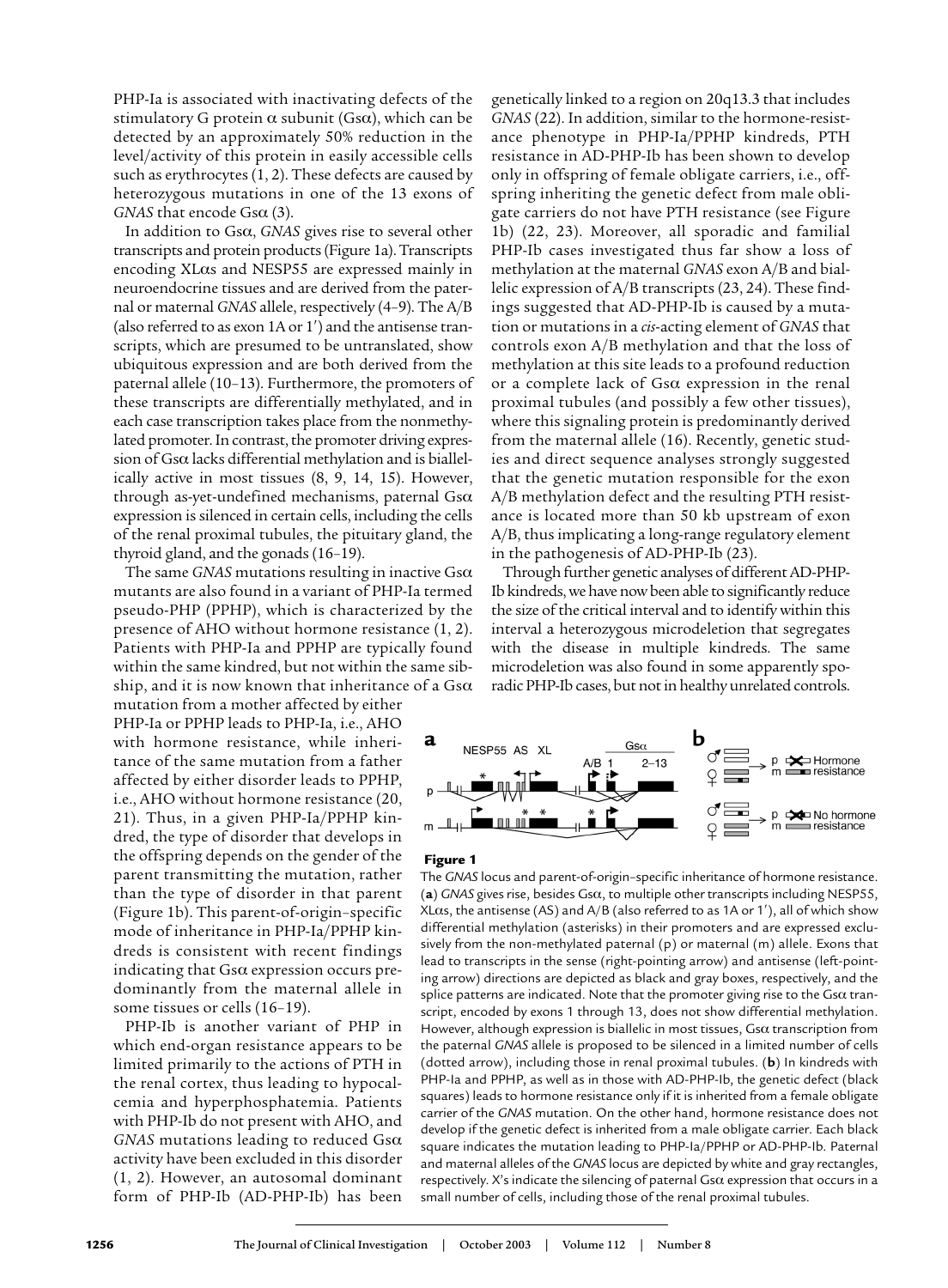# **Methods**

*Patients with PHP-Ib*. Most of the investigated AD-PHP-Ib cases were previously reported (22, 23, 25). Biochemical features of the probands in the previously noninvestigated AD-PHP-Ib families are provided in Table 1. The study was approved by the Subcommittee on Human Studies of Massachusetts General Hospital, and informed consent was obtained from all subjects.

*Genotype analysis*. Most markers on chromosome 20q13.3 that were analyzed in this study and the conditions for their amplification by PCR have been previously described (22, 23, 26). Microsatellite marker *261P9-CA1* was amplified with the following primers: 5'-ACATGTGTGTGCACCTGTCC-3' (forward) and 5'-GGCTTTTCTCAAAGCACCAC-3' (reverse). The C/T single nucleotide polymorphism (SNP) 261P9-15,686 was amplified with the following primers:  $5'$ -ATGTTTCCCCTTGATTGTGC-3' (forward) and 5'-GCCTGCCTACCTAAATCTT-3' (reverse). *MslI*, whose recognition sequence is introduced by the thymidine nucleotide, was used to determine the parental origin of each allele. The C allele gives rise to 664-bp and 426-bp fragments, and the T allele to 473-bp, 191-bp, and 426-bp fragments. PCR conditions were as described previously (23).

*Detection of the 3-kb microdeletion by Southern blot analysis*. (The approximately 3-kb microdeletion will be referred to hereafter as a 3-kb microdeletion.) Genomic DNA was digested with *Avr*II or *Cla*I and subsequently separated on a 0.8% agarose gel before transfer onto nitrocellulose. Blots were hybridized with PCR-generated 32P-labeled probes corresponding to nucleotides 2,163–3,906 and 15,213–16,303 of AL139349, respectively. Hybridization and washing conditions were as described previously (22).

*Detection of the 3-kb microdeletion by PCR*. The deleted region was amplified with the following forward and reverse primers: 5'-TTGGCAGATAACTGCTGTGG-3' and 5'-CGAGGCATGGGAAGAGAATA-3'. The Expand longtemplate PCR system was used with Buffer 3 (Roche Molecular Biochemicals, Indianapolis, Indiana, USA). Cycling conditions included one cycle of 94°C for 2 minutes; ten cycles of 94°C for 10 seconds, 58°C for 30 seconds, and 68°C for 4 minutes; 25 cycles of 94°C for 10 seconds, 58°C for 30 seconds, and 68°C for 4 minutes, with an additional 20 seconds at 68°C after each cycle; and a final extension step at 68°C for 7 minutes. Based on the location of the primers, the product corresponded to nucleotides 3,606–7,951 of AL139349, thus yielding a fragment of approximately 4.3 kb from the wildtype allele and of approximately 1.3 kb from the mutant allele. These fragments were detected by 0.7% agarose gel electrophoresis followed by ethidium bromide staining.

*Sequence analysis of the region deleted in AD-PHP-Ib and the coding STX16 exons*. Three overlapping PCRs were used to amplify the 3-kb region from genomic DNA of patients who lack the microdeletion. PCR was also used to amplify individual *STX16* exons from genomic DNA of an affected individual from kindred W (W-III/12). PCR products were directly sequenced using nested sequencing primers as previously described (23). Obtained sequences were compared with the sequence of AL139349, except for the sequence from *STX16* exon 1, which was compared with the sequence of AL050327. Primer sequences are available upon request.

*Methylation analysis of GNAS*. To assess differential methylation, Southern blots of genomic DNA digested with methylation-sensitive enzymes were performed as described (23). Alternatively, or in combination, differential methylation was assessed by direct sequence and restriction enzymatic analyses of PCR products amplified from bisulfite-treated genomic DNA (bisulfite PCR analysis). Conditions for bisulfite treatment and primer sequences for amplification of the exon A/B region were as previously described (27). The amplicon from the latter region was sequenced directly, and also digested with either *Fau*I or *Hin*fI to determine cytosine-to-thymidine conversion. The following forward and reverse primers were used to amplify the exon NESP55 region from bisulfite-treated DNA: 5'-GAGGATAAAGATTTAAGGGATTT-3' and 5'-CTCAAACTCCCCAATTTAAC-3' for primary PCR, and 5'-GAAGGAGTTTAAGGAGGAGAAGTAG-3' and 5'-CCATAAAAACAAAAAAAATCTAAAC-3' for nested PCR. The amplicon was directly sequenced and also digested with *Aci*I. The following primers were used to amplify the exon XL region from bisulfite-treated DNA: 5'-GGTAGTT-

| ۰,<br>۰.<br>. .<br>×<br>.,<br>۰.<br>× |  |
|---------------------------------------|--|
|---------------------------------------|--|

Information on index cases in previously noninvestigated AD-PHP-Ib kindreds

| Kindred                     | T2            |              | κ             | H1                | H <sub>2</sub>   | T3             | H <sub>3</sub> |
|-----------------------------|---------------|--------------|---------------|-------------------|------------------|----------------|----------------|
| Age at presentation (yr)    | 26            | 30           | 8             | 39                | 8                | 16             | 14             |
| Additional affected members | 3             | 2            | 3             | $\overline{2}$    | $0^{\text{A}}$   | $0^{\text{A}}$ | $\mathbf{0}$   |
| PTH (pg/ml)                 | 653           | 208          | 381           | 1530 <sup>B</sup> | 185 <sup>C</sup> | 247            | 168            |
| (normal range)              | $12 - 72$     | $10 - 55$    | $10 - 55$     | 290-850           | $10 - 65$        | $10 - 65$      | $20 - 65$      |
| Calcium (mmol/l)            | 1.95          | 1.14         | 1.41          | 1.80              | 2.10             | 1.10           | 2.03           |
| (normal range)              | $2.05 - 2.65$ | $2.2 - 2.60$ | $2.15 - 2.70$ | $2.05 - 2.65$     | $2.15 - 2.70$    | $2.05 - 2.65$  | $2.13 - 2.63$  |
| Phosphate (mmol/l)          | 1.42          | 2.08         | 3.18          | 1.15              | 2.26             | 3.42           | 2.00           |
| (normal range)              | $0.8 - 1.6$   | $0.8 - 1.6$  | $1.2 - 1.8$   | $0.8 - 1.6$       | $1, 2 - 1, 8$    | $0.8 - 1.6$    | $0.8 - 1.6$    |
|                             |               |              |               |                   |                  |                |                |

AMaternal DNA samples, which were available for the index cases in kindreds H2 and T3, also showed the 3-kb microdeletion, indicating that these mothers are unaffected obligate carriers. DNA samples from the parents of the index case in kindred H3 were unavailable. <sup>B</sup>PTH was measured by a radioimmunoassay specific for the C-terminal portion of PTH, rather than by two-site immunometric assay as for the other cases. CNot the value at presentation, but measured after the patient had discontinued her treatment for 3 weeks.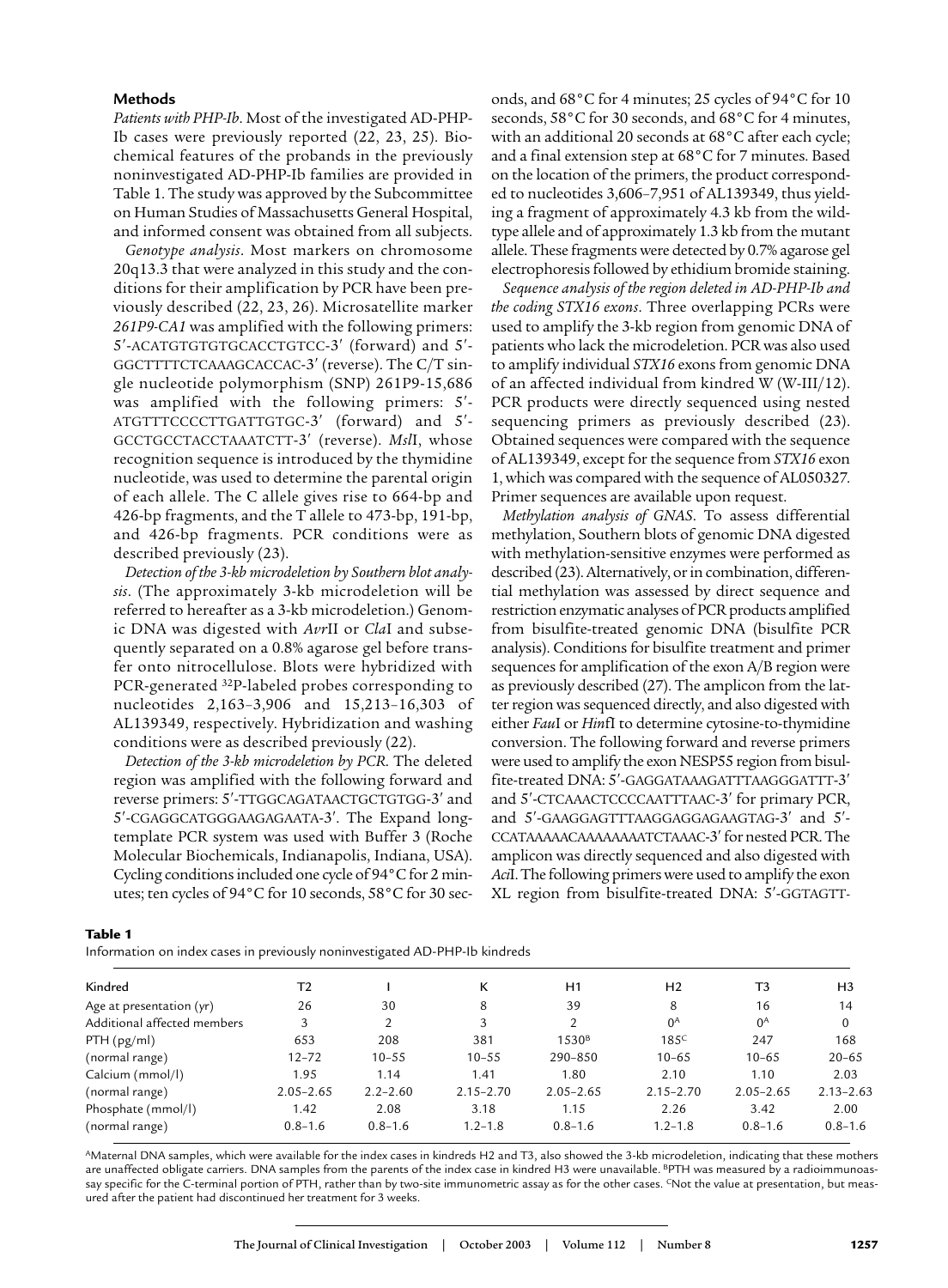

#### Figure 2

The AD-PHP-Ib critical interval. The AD-PHP-Ib genetic interval was determined by recombination events in kindreds W (centromeric [cen]) and F (telomeric [tel]). Boundary markers are underlined; microsatellites are in italics. While the distance between *907-Rep2* and 806M20-119516 is about 300 kb, the region between 806M20-98760 and 806M20-119516 has been previously excluded through direct sequence analysis (23). Thus, the critical interval comprises approximately 280 kb. Note that *261P9-CA1* is a dinucleotide repeat located within intron 6 of *STX16*. Known and predicted genes within the linked interval are depicted as filled or open boxes, respectively (note that individual exons are not shown). For *GNAS*, exons are shown with black (sense) and gray (antisense) boxes (N, exon NESP55; A, exons encoding an antisense transcript; X, exon XL; A/B, exon A/B; 1–13, exons encoding Gs\_). *MGC4294* (National Center for Biotechnology Information locus ID: 79160) and *NPEPL1* (locus ID: 79716) are predicted genes. Note that the centromeric boundary of the AD-PHP-Ib locus was previously defined at *D20S149* (22, 23). However, the daughter of W-II/9 in kindred W (23) was shown to have a loss of exon A/B methylation, making the recombination event in W-II/9 informative, which redefined the centromeric boundary at *907-Rep2*.

TATTTTAAGAGGTTGTTAGATTT-3' and 5'-AAAAAAAT-ACTTTTCCTCCCTCC-3' for primary PCR, and 5'-GGGTAGTAGTTTTTGGATGGAGAT-3' and 5'-CATCTC-TACTACTTCCTCCTCAACTAAA-3' for nested PCR. The amplicon was directly sequenced or digested with *Sal*I.

*Methylation analyses of the deleted region and STX16 promoter*. Bisulfite PCR analysis was used for assessment of differential methylation at 15 CpG dinucleotides located within *STX16* exon 4. Through the use of leukocyte genomic DNA from an affected member of kindred F (F-IV/47) who inherited the 3-kb deletion from her mother, or from an unaffected obligate carrier of the same kindred (F-III/34) who inherited the same deletion from her father (22), separate analysis of the paternal and maternal alleles could be performed. The analysis was also performed on DNA from a normal control and the previously reported patient with paternal uniparental isodisomy of chromosome 20q (28). The first PCR used the following forward and reverse primers:  $5'$ -GATTGAGTGAATAGAGTTTTTTTATTTTT-3' and 5'-ATTC-CAAACCAAAATTTCACATAAA-3'; the nested PCR used the following forward and reverse primers: 5'-GTGGTAGT-GTTAGTAGAGGGGTTTTT-3' and 5'-AACATATTCAAAAAC-TAACAATAAAAAATA-3'. The nested amplicon, which corresponded to nucleotides 4,501–4,848 of AL139349, was sequenced directly or after subcloning into pCR4-TOPO vector from Invitrogen Corp. (Carlsbad, California, USA). Restriction endonucleases *Hin*fI or *Aci*I were also used to digest the amplicons for assessment of bisulfitemediated cytosine-to-thymidine conversion. Methylation of CpG dinucleotides was also investigated in two different regions within the CpG island spanning the putative *STX16* promoter. Analysis was performed

through the use of genomic DNA samples from a normal control and the patient with paternal uniparental isodisomy of chromosome 20q (28). Primary PCR for one of these regions used 5'-TTGTTTTAATGGATGTTTTA-TATTAATTTT-3' and 5'-AAACAAAAACT-CCAAACAACCTAAC-3' as forward and reverse primers, respectively. Nested PCR used 5'-GGGTTAGGTTTTTGGTTT-TAAGTTT-3' and 5'-AAAAAATCTCTATTC-CCTACCTAAACC-3'. The nested product (nucleotides 108,821–109,103 of AL050327) was either sequenced directly or digested with either *Hha*I or *Hpy*CH4IV. Primary PCR for the second region used 5'-TGGGGATTAT-GTTTTTAATTTGATT-3' and 5'-AAAAAC-CCCAACCAAACAAC-3' as forward and reverse primers, respectively. Nested PCR for the second region used 5'-GTAGTGTGGGGATAAATTTTTTTT-3 and 5'-AACATCCATTAAAACAAATAA-CAAAATAC-3'. The nested product (nucleotides 108,044–108,382 of AL050327) was either sequenced

directly or digested with *Hin*fI. In all reactions to amplify the bisulfite-treated DNA, HotMaster Taq from Eppendorf North America Inc. (Westbury, New York, USA) was used. Conditions included one cycle of 94°C for 2 minutes; 40 cycles (primary) or 25 cycles (nested) of 94°C for 45 seconds, 54°C for 45 seconds, and 65°C for 2 minutes; and one cycle of 65°C for 10 minutes.

*Nucleotide sequence analyses and comparisons*. To identify the regions conserved in mouse and rat, "percent identity plots" for human (AL139349-GenBank) versus mouse (ENSMUSG00000027522-Ensembl Gene ID) or human versus rat (ENSRNOG00000005281) genomic DNA were generated by MultiPipMaker (http://bio.cse.psu.edu) (29); no sequences were masked except for the dinucleotide repeat in intron 6 (*261P9-CA1*). Dot blots were generated by PipMaker (http://bio.cse.psu.edu). CpG content analysis was performed by CPGPLOT, which uses the following criteria for CpG island identification (30): (i) observed/expected CpG > 0.6; (ii) % (C+G) > 50; and (iii) length > 200 bp.

# **Results**

The centromeric boundary of the genetic interval for AD-PHP-Ib has been previously defined at marker *D20S149* (22, 23). Analysis of genomic DNA from a previously unstudied child in kindred W (23), W-III/12, revealed a loss of methylation at *GNAS* exon A/B (data not shown). This finding made the recombination event in her mother (W-II/9) informative, thereby redefining the centromeric boundary of the AD-PHP-Ib locus at marker *907- Rep2* (Figure 2). Thus the critical interval was reduced to approximately 280 kb, which included *STX16*, the gene encoding syntaxin-16 (31, 32); two predicted genes,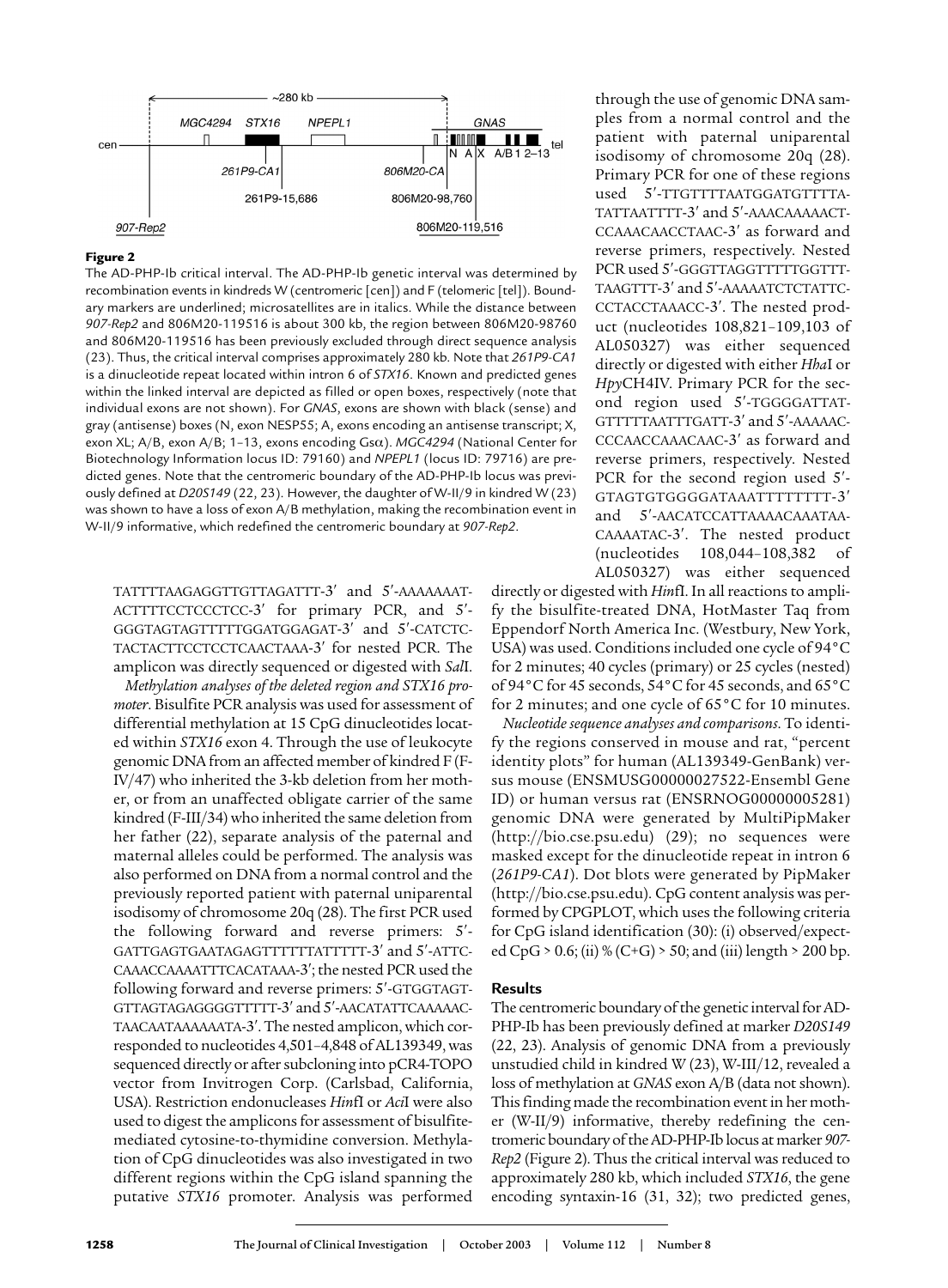

*MGC4294* and *NPEPL1*; and a small centromeric portion of *GNAS*. To search for a mutation within this region, a cosmid library was constructed using genomic DNA from F-III/37, an affected individual of kindred F (22). For determining the parental origin of isolated cosmids, novel and known polymorphic markers that would be inform-

ative for this individual were identified. During the course of these studies, an allelic loss was detected at marker *261P9-CA1* in affected individuals and unaffected obligate diseasegene carriers of kindred F (data not shown). A 391-bp sequence just telomeric of *261P9-CA1* was, with the exception of two base pairs, directly repeated 2,978 bp (based on AL139349) further centromeric (Figure 3a). The allelic loss, in combination with these direct repeats, suggested the presence of a heterozygous disease-associated microdeletion, which was confirmed by Southern blot analyses using genomic DNA digested with either *Avr*II or *Cla*I (Figure 3b). Wild-type and mutant alleles could also be amplified by PCR, thus allowing confirmation of the deletion and providing a simple assay for mutation detection (Figure 3c). Sequence analysis of the mutant 1.3-kb PCR product showed that one of the two repeats and the intervening nucleotides were deleted, thus removing a 3-kb region including *STX16* exons 4, 5, and 6 (see Figure 3a).

Identical heterozygous microdeletions were also identified in affected members and obligate carriers, but not in the healthy members, of 11 additional unrelated AD-PHP-Ib kindreds that show loss of A/B methylation

#### Figure 3

Identification of the 3-kb microdeletion in kindred F. (**a**) Genomic structure of the region surrounding the microdeletion. Filled boxes and connecting lines depict *STX16* exons and introns, respectively. Horizontal bars represent the probes used in Southern blot analysis. Arrowheads indicate the location of the two 391 bp direct repeats (nucleotides 3,786–4,176 and nucleotides 6,764–7,154 of AL139349). Arrows indicate the approximate positions of the PCR primers used for amplification of the wildtype and mutant alleles. (**b**) Southern blot analysis of genomic DNA from selected members of kindred F (22). Affected individuals, filled symbols and bold identification numbers. Healthy individuals, open symbols and plain numbers. Unaffected obligate gene carrier, gray circles and bold italic numbers. Genomic DNA digested with either *Avr*II (top) or *Cla*I (bottom) was separated on 0.8% agarose and transferred onto nitrocellulose before hybridization with the radiolabeled probe. (**c**) PCR amplification of the wild-type ( $-4.3$  kb) and mutant ( $-1.3$  kb) alleles from genomic DNA of members of kindred F (22). Nucleotide sequence analysis of the 1.3-kb PCR product derived from the mutant allele revealed that 2,978 bp were deleted (based on AL139349 sequence), although this number varies due to polymorphisms including the dinucleotide repeat polymorphism *261P9-CA1* (see Supplemental Table 1; www.jci.org/cgi/content/full/112/8/1255/DC1).

and no abnormalities at other differentially methylated regions (DMRs) of *GNAS* (Table 2). These 11 kindreds, who reside in several different countries and are of different ethnic and racial backgrounds, included seven previously published familial cases (22, 23, 25) and four recently identified kindreds with at least three affected

# Table 2

Epigenetic and genetic characteristics of the investigated PHP-Ib kindreds

| Kindred <sup>A</sup> | Loss of $A/B$<br>methylation | Methylation<br>defects at<br>other GNAS<br><b>DMRs</b> | $3-kb$<br>deletion | Parental<br>origin of<br>deletion<br>in patients | Reference                |
|----------------------|------------------------------|--------------------------------------------------------|--------------------|--------------------------------------------------|--------------------------|
| F                    | $\ddot{}$                    |                                                        | $^{+}$             | Mat                                              | 22, 23                   |
| P                    | $\ddot{}$                    |                                                        | $\ddot{}$          | Mat                                              | 22                       |
| D                    | $\ddot{}$                    |                                                        | $\ddot{}$          | Mat                                              | 22                       |
| T1                   | $\ddot{}$                    |                                                        | $+$                | Mat                                              | 22                       |
| S <sub>1</sub>       | $^{+}$                       |                                                        | $\ddot{}$          | Mat                                              | 23                       |
| Y1                   | $\ddot{}$                    |                                                        | $\ddot{}$          | Mat                                              | 23                       |
| E                    | $\ddot{}$                    |                                                        | $\ddot{}$          | Mat                                              | 23, 25                   |
| A                    | $\ddot{}$                    |                                                        | $\ddot{}$          | Mat                                              | 25                       |
| T <sub>2</sub>       | $\ddot{}$                    |                                                        | $\ddot{}$          | Mat                                              | This report <sup>B</sup> |
| L                    | $\ddot{}$                    |                                                        | $\ddot{}$          | Mat                                              | This report <sup>B</sup> |
| K                    | $\ddot{}$                    |                                                        | $+$                | Mat                                              | This report <sup>B</sup> |
| H1                   | $\ddot{}$                    |                                                        | $\ddot{}$          | ND                                               | This report <sup>B</sup> |
| H2 <sup>c</sup>      | $\ddot{}$                    |                                                        | $\ddot{}$          | Mat                                              | This report <sup>B</sup> |
| T3 <sup>C</sup>      | $\ddot{}$                    |                                                        | $\ddot{}$          | Mat                                              | This report <sup>B</sup> |
| $B^C$                | $\ddot{}$                    |                                                        | $\ddot{}$          | ND                                               | 25                       |
| H3 <sup>C</sup>      | $\ddot{}$                    |                                                        | $\ddot{}$          | ND.                                              | This report <sup>B</sup> |
| W                    | $^{+}$                       |                                                        |                    | NA                                               | 23                       |
| Y2                   | $^{+}$                       | $\ddot{}$                                              |                    | <b>NA</b>                                        | 23                       |
|                      |                              |                                                        |                    |                                                  |                          |

The index cases in families E, A, and B were previously reported as patients 1, 2, and 8, respectively (25). ANote that these unrelated kindreds were from different countries and different ethnic and racial backgrounds. BBiochemical features of the index cases of new kindreds reported in this study are given in Table 1. CThese were apparently sporadic PHP-Ib cases, as there were no additional affected family members. Mat, maternal; ND, not determined due to unavailability of parental DNA samples.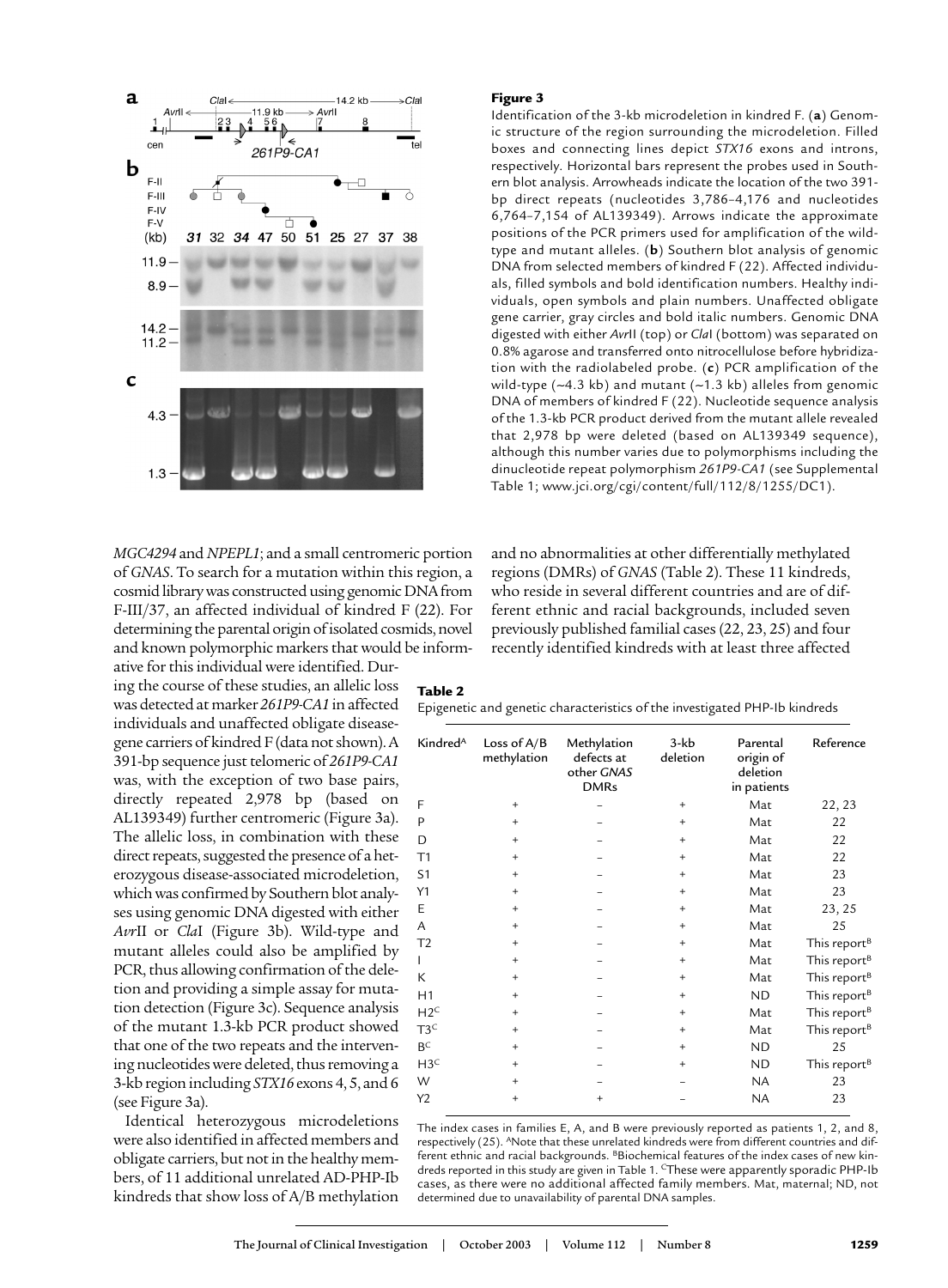

#### Figure 4

Genomic structure of the human chromosomal region containing the AD-PHP-Ib microdeletion. The illustrated region, extending from nucleotides 3,600 to 7,600 of AL139349, contains *STX16* exons 4–6 (black boxes), which are flanked by almost-identical 391-bp direct repeats (gray boxes); note that only two nucleotides differ between the two repeat sequences and that nucleotide 3,959 is a polymorphic C/T (see Supplemental Table 1; www.jci.org/cgi/content/full/112/ 8/1255/DC1). The approximate location of the dinucleotide repeat marker *261P9-CA1* is indicated. Horizontal bars represent uninterrupted sequence stretches showing more than 50% identity between human and mouse or human and rat. Note that the longest stretch of nucleotide sequence conservation, besides *STX16* exons 4–6, is observed in a 98-bp segment located within intron 4 (nucleotides 5,460–5,557 of AL139349). Dot blots confirmed the location of this segment in intron 4 of mouse and rat *Stx16* (not shown); sequences homologous to this region could not be found in GenBank. The 391 bp repeats are not present in the corresponding regions of mouse and rat genomes. No CpG islands are found in the deleted region. However, a 140-bp segment within exon 4 (white box; nucleotides 4,572–4,711 of AL139349) has an observed/expected (Obs/Exp)  $CpG > 0.6$  and %  $(C + G) > 50$ ; note that the corresponding regions in mouse and rat do not meet these criteria. Bisulfite PCR analysis indicated that all 15 CpG dinucleotides in this region were methylated (asterisks) on the maternal (m) and paternal (p) alleles, i.e., there was no evidence for differential, parent-specific methylation.

individuals. For each affected individual, the microdeletion was inherited from the mother, which is consistent with the maternal-specific inheritance of PTH resistance in AD-PHP-Ib (22, 23). Genomic DNA from 115 healthy controls, which included unrelated spouses from each kindred, did not have the microdeletion, as determined by PCR. The 4.3-kb wild-type product could be amplified from each sample, whereas the 1.3-kb mutant PCR product could not be amplified from any of the samples (data not shown). Taken together, these findings indicated a strong genetic association between AD-PHP-Ib and the identified mutation.

We also screened 16 apparently sporadic PHP-Ib cases. Four of the cases, who showed loss of exon A/B methylation only, had the same microdeletion identified in AD-PHP-Ib kindreds (see Table 2). Analysis of parental

DNA samples, which were available for two of the four cases with the deletion, showed that the mutations were inherited from the mothers, who were clinically and biochemically unaffected. These two patients thus represented previously unrecognized familial cases.

In contrast with these findings, the 3-kb microdeletion was not found in kindreds Y2 and W, in whom genetic analyses and the mode of inheritance did not argue against linkage to the *GNAS* locus (23). While kindred Y2 showed a broad methylation abnormality involving multiple DMRs of *GNAS*, kindred W exhibited a loss-of-methylation defect only at exon A/B and was therefore investigated further. However, direct sequence analysis of genomic DNA from affected individual W-III/12 excluded a heterozygous small deletion or a point mutation within the 3-kb region, along with mutations in the remaining coding *STX16* exons (data not shown). Likewise, analysis of genomic DNA from the 12 sporadic PHP-Ib cases who were found to exhibit epigenetic defects involving not only exon A/B but also exons NESP55 and XL did not have the 3-kb microdeletion. Furthermore, nucleotide sequence analyses of these individuals revealed a total of 18 polymorphisms but did not identify any smaller deletions or point mutations within the 3-kb region that is deleted in most AD-PHP-Ib kindreds (see Supplemental Table 1; www.jci.org/cgi/content/full/112/8/1255/DC1).

The deleted region is flanked by two direct repeats and includes three exons of *STX16*. Note that the 391-bp repeats differ by two nucleotides: nucleotides 3,959 and 4,147 in the first repeat are cytosine nucleotides, while the corresponding nucleotides in the second repeat (nucleotides 6,937 and 7,125) are thymidine nucleotides. However, nucleotide 3,959 is polymorphic and can be either cytosine or thymidine. The repeat remaining in the mutant allele had a thymidine at this position in 14 of the 16 cases with the microdeletion. All 16 had thymidine nucleotides at the other (telomeric) site.

Comparison of the nucleotide sequence with the regions of conserved synteny in mouse and rat genomes indicate that the deleted exons of *STX16* are well conserved and that the introns are similar in length (Figure 4). In addition, there are a number of conserved intronic sequences, including a stretch of 98 bp located within intron 4. The direct repeats, on the other hand, are not present in mouse and rat. Based on analysis of the nucleotide content within the deleted region, guanine and cytosine nucleotides comprise 43% of the entire sequence, and the overall CpG dinucleotide content is 1.4%. No CpG islands are present in the deleted region, but a small cluster of CpG dinucleotides is located within *STX16* exon 4 (see Figure 4). To determine whether this region was subject to differential methylation, we investigated the methylation status of CpG dinucleotides in this cluster through analysis of bisulfite-treated leukocyte DNA. This analysis revealed that both parental alleles were methylated, indicating the absence of differential methylation (data not shown).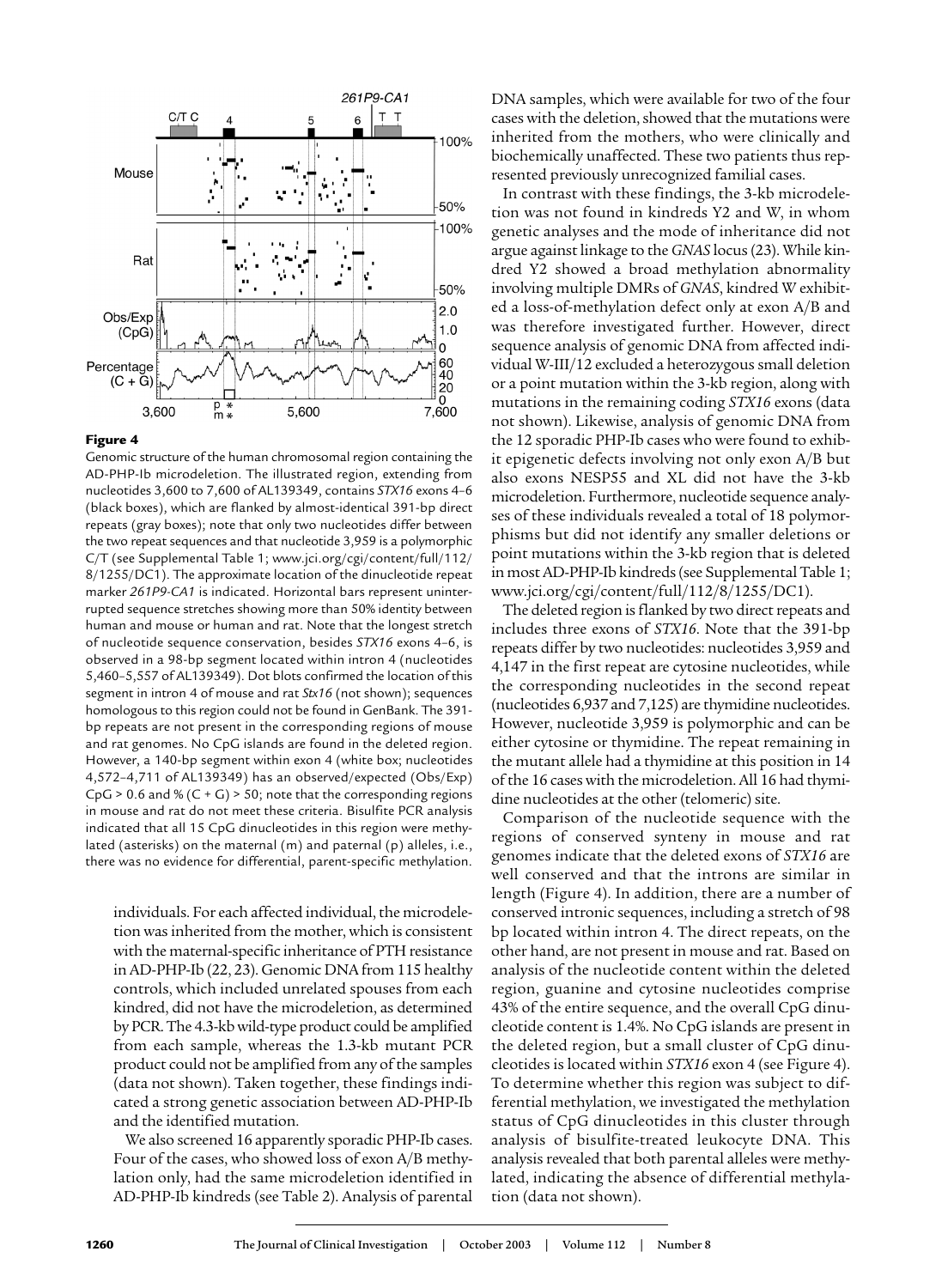

# Figure 5

Possible molecular mechanism underlying the marked loss of  $Gs\alpha$  expression in the renal proximal tubule in AD-PHP-Ib. Maternal inheritance of the microdeletion is associated with loss of methylation at exon A/B and no epigenetic abnormalities at the NESP55 and XL DMRs, while paternal inheritance of the same deletion is not associated with methylation defects. We thus postulate that the identified microdeletion, which includes *STX16* exons 4–6, disrupts a putative *cis*-acting element regulating the exon A/B methylation imprint. It has been suggested that in the renal proximal tubules, a lack of exon A/B methylation and/or active transcription of A/B mRNA, both of which are normally seen on the paternal *GNAS* allele, mediate, *in cis*, the silencing of Gs $\alpha$  transcription (24). Therefore, the maternal loss of exon A/B methylation in AD-PHP-Ib is predicted to cause a marked reduction in  $Gs\alpha$  expression levels in that tissue, thereby leading to resistance to PTH (and perhaps to other hormones), whose action is mediated by the PTH/PTHrP receptor, a predominantly Gsa-coupled receptor (43). Black and gray boxes depict exons of *STX16* and *GNAS* in the sense or antisense direction, respectively. White boxes, *NPEPL1*; asterisks, CpG methylation; arrows, direction of active transcription.

#### **Discussion**

Through analysis of informative markers within the AD-PHP-Ib critical interval, we detected an allelic loss in affected individuals and unaffected obligate carriers of kindred F, the largest AD-PHP-Ib kindred that defined the telomeric boundary of the genetic locus. This finding led to the identification of a heterozygous microdeletion of approximately 3 kb located approximately 220 kb centromeric of *GNAS* exon A/B. The same mutation was also found in each of the affected members and unaffected carriers of 11 additional kindreds, in whom the epigenetic abnormality in the affected individuals is limited to the exon A/B DMR. Thus, all but one of our familial cases who show loss of exon A/B methylation and no abnormalities at other *GNAS* DMRs carry the 3-kb microdeletion. Furthermore, four PHP-Ib patients who were initially thought to represent sporadic cases were also shown to carry the same mutation. Consistent with this finding, epigenetic abnormalities in these patients were limited to exon A/B. In two of these cases, we determined that the deletion was inherited from the unaffected mother. On the other hand, none of the sporadic or familial PHP-Ib patients demonstrating broad *GNAS* methylation abnormalities were found to have the 3-kb microdeletion. It thus appears that the identified microdeletion is specific for and frequently found (16 of 17 cases) in those PHP-Ib individuals who show an imprinted autosomal dominant mode of inheritance (i.e., AD-PHP-Ib) and a methylation defect limited to exon A/B.

The heterozygous deletion removes three of the eight exons encoding syntaxin-16, a ubiquitously expressed member of the syntaxin family of SNARE proteins (31, 32). Syntaxin-16 is localized mainly in the Golgi apparatus in the cell, where it is thought to be involved in intracellular trafficking (31, 32). Although the AD-PHP-Ib mutation is predicted to result in a nonfunctional protein with an in-frame deletion of 133 amino acids, syntaxin-16 haploinsufficiency appears unlikely to explain the loss of exon A/B methylation and PTH resistance in AD-PHP-Ib. First, individuals who inherited the disrupted copy of *STX16* paternally, i.e., unaffected obligate carriers, exhibit proper *GNAS* methylation and are clinically and biochemically normal. Second, renal PTH resistance can develop despite the presence of two intact copies of *STX16*, as shown in a patient with paternal uniparental isodisomy of 20q (28). Moreover, there are no reports suggesting that *STX16* is imprinted, and we could not find any evidence of differential methylation within the CpG island that contains the putative promoter of this gene

(data not shown). Thus, involvement of *STX16* and/or its protein product in the molecular pathogenesis of AD-PHP-Ib appears unlikely, although oogenesis-specific mechanisms could be postulated.

Instead, based on the nature of the epigenetic defect observed in patients carrying the 3-kb microdeletion, we propose that the deletion disrupts a long-range *cis*-acting element regulating methylation of *GNAS* exon A/B (Figure 5). Methylation of exon A/B and its promoter is established in the female germline and maintained on the maternal allele through pre- and postimplantation development and is thus considered to represent an "imprint mark" (10). In contrast, it has not been clearly determined whether differential methylation of the promoters of  $NESP55$ ,  $XL\alpha s$ , and AS transcripts are also established during gametogenesis (10). It is therefore possible that the *cis*-acting element disrupted by the deletion identified in AD-PHP-Ib is involved in the establishment and/or maintenance of the exon A/B imprint in the female germline rather than its maintenance in somatic cells. For example, this element could be required for proper interaction between the exon A/B region and one or more DNA methyltransferases in the female germline. Further investigations are thus required to determine the role of the deleted region in regulating exon A/B methylation.

Imprinting control elements that show long-range effects have been defined for other imprinted loci in human and mouse (33), and microdeletions disrupting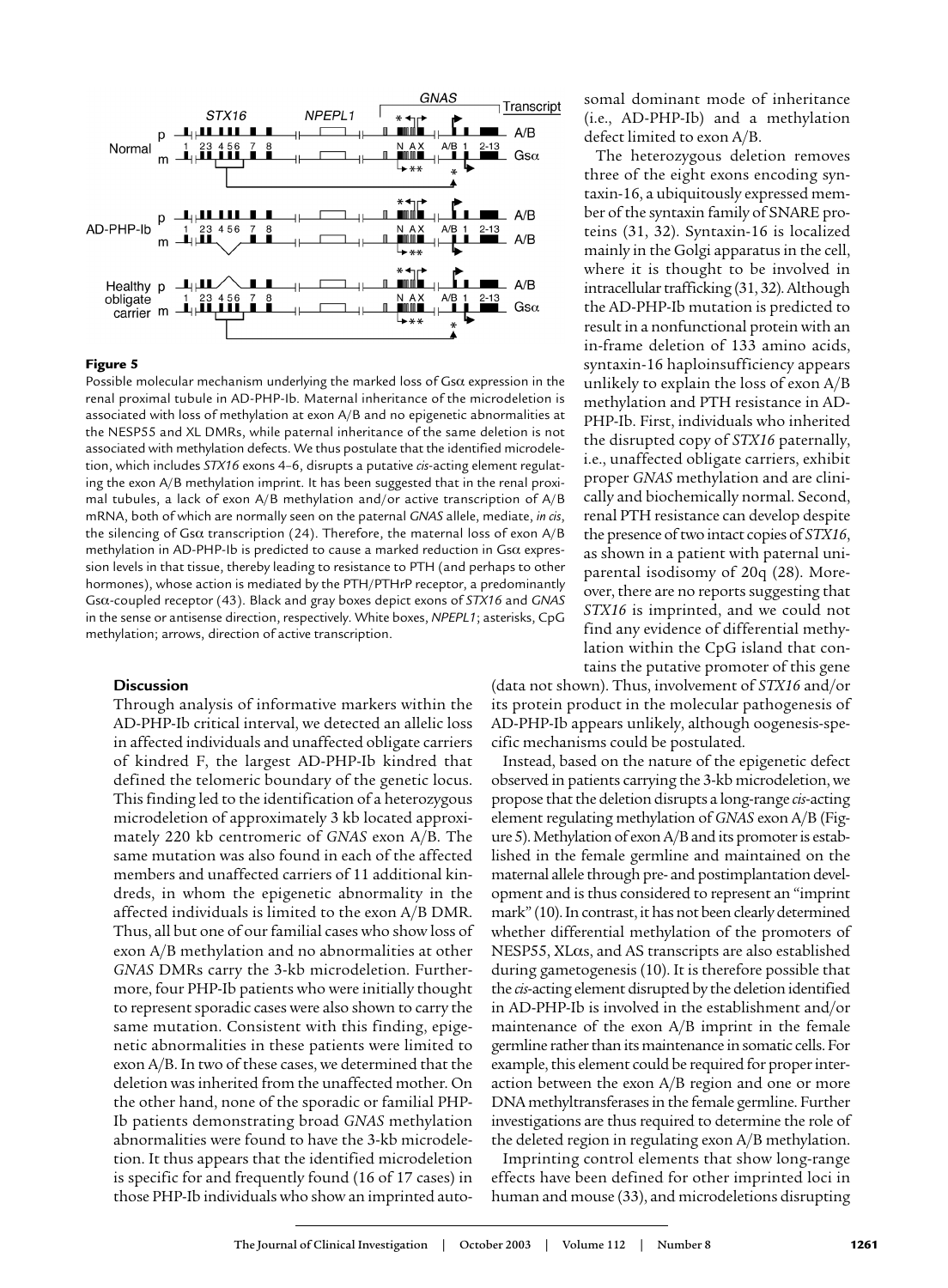these regulatory elements have been identified in human disorders other than AD-PHP-Ib (34, 35). Unlike most imprinting control elements, the deleted region in AD-PHP-Ib has a low CpG content and shows no evidence for differential methylation (see Figure 4). However, based on these features, it resembles the imprinting center disrupted in certain patients with Angelman syndrome (36–38). While no sequence homology could be found between the deleted regions in Angelman syndrome and AD-PHP-Ib, some of the evolutionarily conserved intronic sequences in the region deleted in AD-PHP-Ib may represent regulatory elements required for exon A/B methylation.

The two direct repeats flanking the AD-PHP-Ib microdeletion consist of AT-rich, MIR, and MER46A interspersed repeat elements, as well as intervening unique sequences, and do not seem to be repeated as a whole elsewhere in the genome. Repetitive DNA sequences have been located near deletion breakpoints in other inherited disorders. While highly repetitive *Alu* elements appear to be most commonly involved in these deletions (39), low-copy repeats that flank disease-associated deletions have also been reported in certain disorders, such as DiGeorge syndrome (40) and Prader-Willi/Angelman syndrome (41). As suggested previously for these other disorders, a mechanism involving homologous recombination between the flanking repeats may have led to the deletion in AD-PHP-Ib founders. A deletion generated through such a mechanism is predicted to occur more frequently than other types of mutations (such as random genomic rearrangements and single nucleotide changes), indicating a preferred mechanism for causing a mutation. This prediction suggests that the 3-kb microdeletion has arisen independently in each kindred. Consistent with this hypothesis, we found the mutation to be associated in different AD-PHP-Ib kindreds with different alleles of a C/T SNP (261P9-15,686; see Figure 2) located approximately 10 kb to the telomere (C in two kindreds and T in eight kindreds), strongly suggesting that it has occurred on at least two different haplotype backgrounds. This hypothesis is further supported by having the 3-kb microdeletion in multiple kindreds of divergent ethnic and racial backgrounds. In fact, the microdeletion was the only mutation identified in our collection of PHP-Ib patients, which is consistent with the predicted high frequency of this type of mutation. Nevertheless, investigation of additional patients may reveal other mutations within the deleted region or in adjacent DNA sequences, and these may help delineate more precisely the putative regulatory element involved in the molecular pathogenesis of AD-PHP-Ib and possibly other forms of PHP-Ib.

Two of the previously published PHP-Ib kindreds with an apparent autosomal trait did not carry the 3 kb microdeletion (see Table 2). Kindred Y2 has broad epigenetic abnormalities affecting several DMRs of *GNAS* (23), and therefore the absence of the identified microdeletion in this kindred was not entirely unexpected. For kindred W, however, the epigenetic

changes are indistinguishable from those observed in other families with AD-PHP-Ib (23). Furthermore, two-point lod scores for markers in this region strongly suggest that the genetic defect in kindred W is located close to *GNAS* (lod score of 2.5 at *D20S171*  $[\theta = 0]$ , which is identical to the maximal theoretical lod score). However, affected individuals of this kindred do not have other mutations within the 3-kb region that is deleted in most AD-PHP-Ib kindreds, or mutations in the remaining coding *STX16* exons (data not shown). It thus appears likely that methylation of exon A/B requires an additional *cis*-acting element that is mutated in kindred W.

We observed methylation abnormalities at multiple *GNAS* DMRs in 12 sporadic cases, as well as in two PHP-Ib kindreds with multiple affected individuals other than kindred Y2 (M. Bastepe and H. Jüppner, unpublished observations). Owing to the small number of DNA samples currently available, linkage of the genetic defect in these kindreds to the previously established AD-PHP-Ib locus has not been confirmed. However, already available genetic data do not argue against linkage to *GNAS*. Furthermore, at least for kindred Y2, methylation of a distinct DMR on chromosome 20q that involves *NNAT*, the gene encoding neuronatin (42), is preserved (23). These findings suggest that the genetic defect in this kindred, and perhaps in other sporadic or familial forms of PHP-Ib with broad *GNAS* methylation abnormalities, also resides in proximity to *GNAS*. Hence, there may be yet another putative *cis*-acting element involved in regulating methylation at all DMRs of this gene, rather than exon A/B alone.

In summary, we have identified a microdeletion associated with AD-PHP-Ib in multiple kindreds. The microdeletion is located within *STX16* approximately 220-kb centromeric of *GNAS* exon A/B, i.e., upstream of the DMR at which AD-PHP-Ib patients show loss of methylation. Additional investigations will be necessary to elucidate the molecular mechanisms resulting in the epigenetic and biochemical abnormalities observed in AD-PHP-Ib and its variants. Insights from these studies will not only clarify the different biological roles of *GNAS*, but are also likely to enhance our understanding of other imprinted genes. Furthermore, new information may be gained regarding the tissue- and cell-specific silencing of the ubiquitously expressed  $\text{Gs}\alpha$ , and such studies could lead to the discovery of additional mechanisms that may help explain Gs $\alpha$ -dependent end-organ responsiveness to a large variety of different hormones.

# **Acknowledgments**

We thank Henry M. Kronenberg, Stephen M. Krane, Brian Seed, and Robert C. Gensure for critical review of the manuscript. We also thank the members of different PHP-Ib kindreds who participated in this study. This work was supported by grants from NIH NIDDK (RO1 46718-10 to H. Jüppner and KO1 DK-062973- 01A1 to M. Bastepe) and the Canadian Institutes of Health Research (to G.N. Hendy).